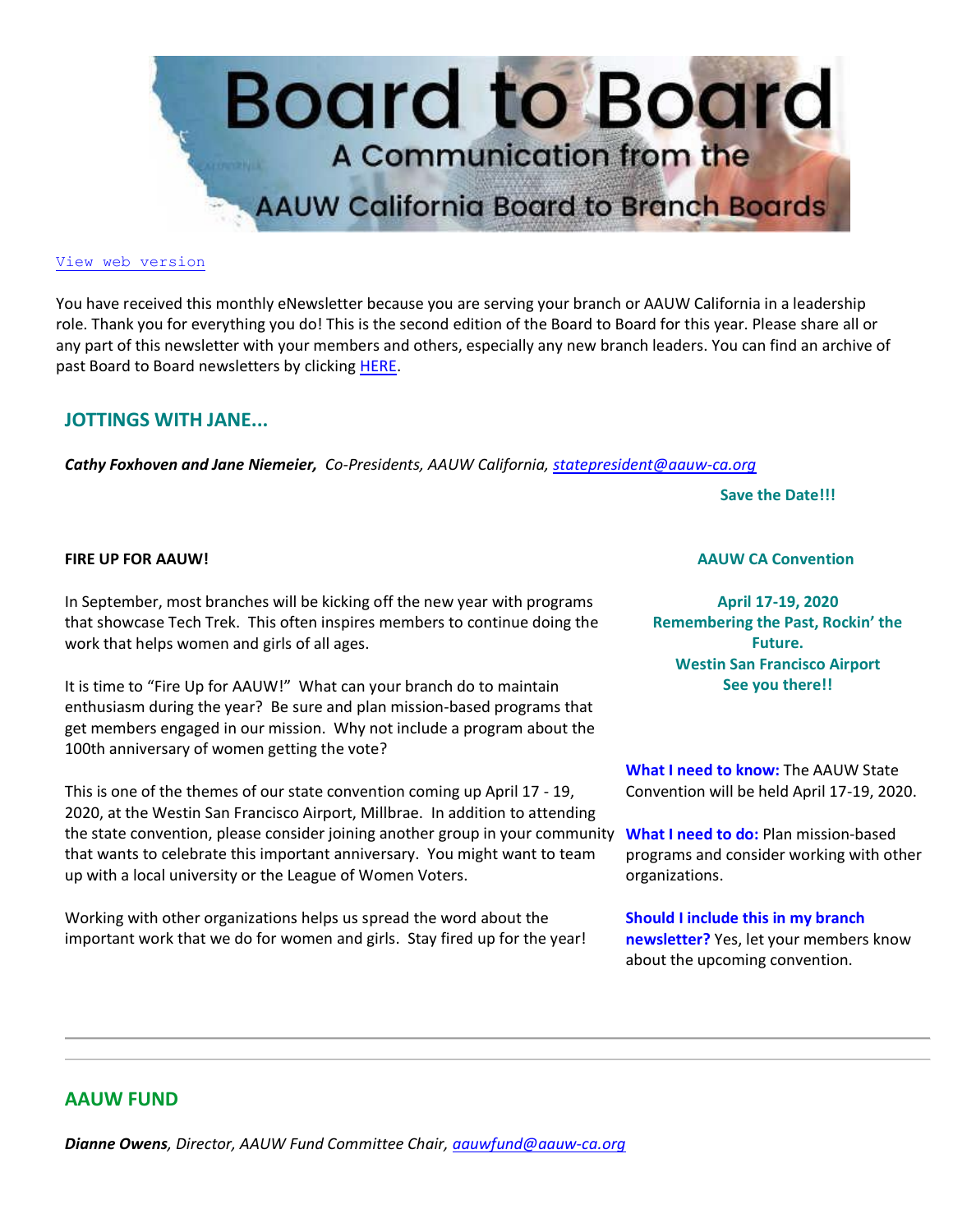#### **FANTASTIC SPEAKERS & DELICIOUS LUNCHES!**

There are 30 Fellows and Grant recipients studying in California in 2019- 2020. We have an opportunity to meet some of these inspiring women at our AAUW Fund Luncheons. All three October luncheons are from noon to 3:00 PM with the check-in at 11:30 AM.

#### **Saturday, October 5, 2019**

RSVP: September 20, 2019

Basque Cultural Center

599 Railroad Ave - South San Francisco, CA 94080

#### **Sunday, October 6, 2019**

RSVP: September 20, 2019

Crow Canyon Country Club

711 Silver Lake Drive – Danville, CA 94526

#### **Sunday, October 27, 2019**

RSVP: October 11, 2019

Old Ranch Country Club

3901 Lampson Avenue – Seal Beach, CA 90740

The cost is only \$45 per person. Register early online through Eventbrite [HERE.](https://bor.aauw-ca.org/sendy/l/892WZcugyyn7Dp4I7u2fztNQ/o3MnuBgEileD3892VTK763VS4A/qFyIWxHykEZGhK3GjhohGw) Or mail check/credit card information to AAUW CA, 1331 Garden Highway, Suite 100, Sacramento, CA 95833. I look forward to seeing you in October!

**What I need to know:** The AAUW Fund luncheons will be held in October. AAUW Fellowship and Grant recipients will share inspiring stories of their work.

**What I need to do:** Plan to attend one of the luncheons..

**Should I include this in my branch newsletter?** Yes, encourage your members to attend the luncheons.

### **COLLEGE/UNIVERSITY (C/U) COMMITTEE**

*Donna Lilly, C/U Committee Chair,* [cu@aauw-ca.org](mailto:cu@aauw-ca.org)

#### **SUMMER "TO DO" LIST**

Appoint a member or members of your branch as CU chair/s to work with students and faculty at your local campus for the new year on important issues. Currently, 40 CU chairs have been appointed at the branch level. Click [HERE](https://bor.aauw-ca.org/sendy/l/892WZcugyyn7Dp4I7u2fztNQ/hAvo4ysN6jwnp2hGnpQvvw/qFyIWxHykEZGhK3GjhohGw) for the duties of a CU branch chair. Equal pay and voter registration are two areas where branch CU chairs can involve students and faculty.

**What I need to know:** Does your branch have a CU chair?

**What I need to do:** If not, help to appoint a CU chair and inform Donna Lilly of such appointments. Ask the CU Representatives to become a branch member.

**Should I include this in my branch**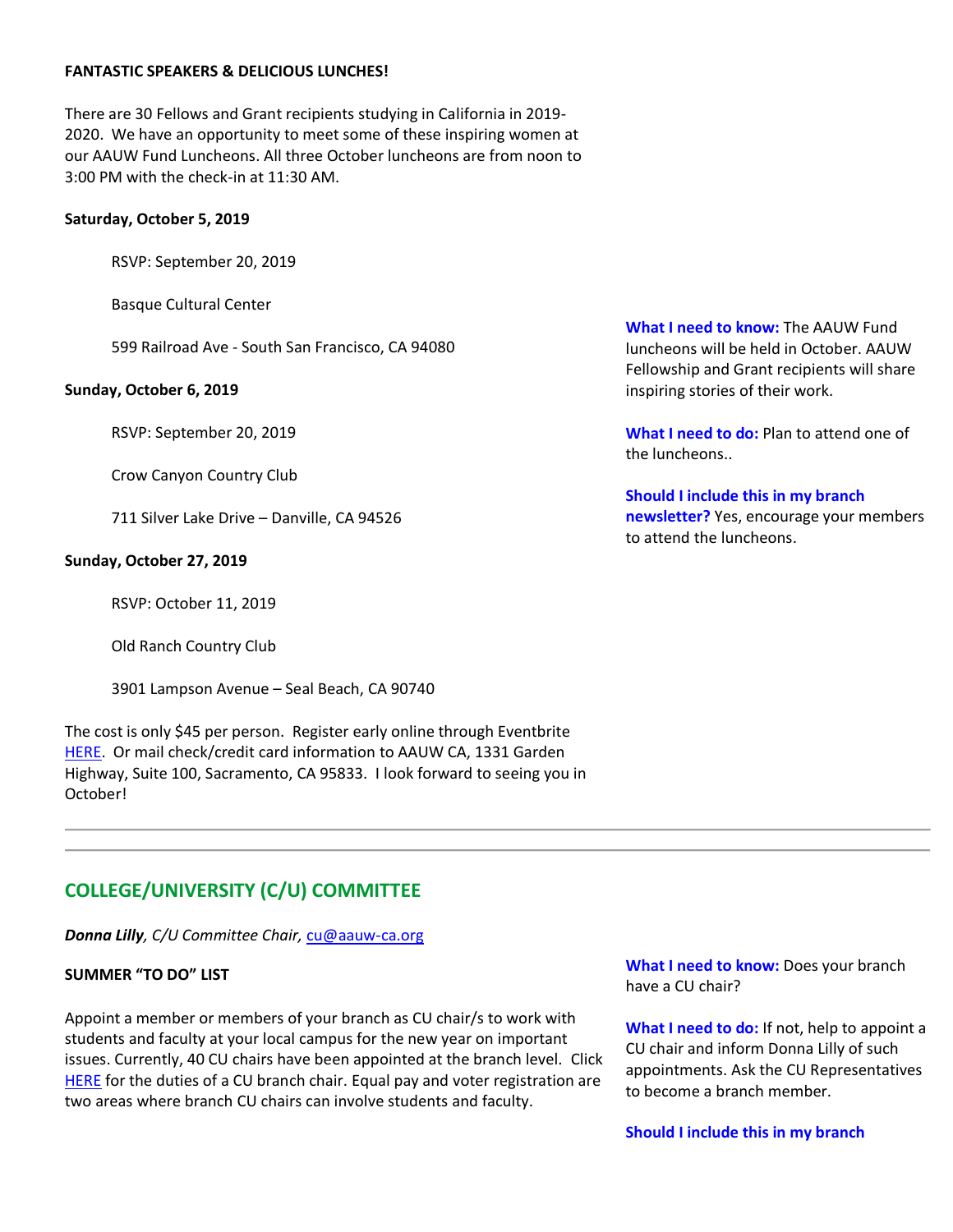Create an AAUW student organization. Currently, 14 campuses have AAUWchartered student groups. Check **HERE** for more information.

Ask the CU Representatives at the partner campus near you to become members of your branch. CU Representatives are already national members and AAUW California state dues are waived. Your branch could sponsor their branch dues.

Email your branch CU chairs' contact information to Donna Lilly, [cu@aauw](mailto:cu@aauw-ca.org)[ca.org](mailto:cu@aauw-ca.org) to enable continued communication between the state CU committee and branch CU chairs.

College & university students are our future members and leaders.

**newsletter?** No, this is just for the branch leaders.

## **COMMUNICATIONS**

*Sandi Gabe, Director, Communications Committee Chair*, *[Communications@aauw-ca.org](mailto:Communications@aauw-ca.org)*

### **WHO'S WHO IN AAUW?**

Do you wonder who is on the leadership team of a neighboring branch? Do you want to know when key events are happening? Looking for a state committee chair? You can find it in the AAUW California Directory.

The good news is that the directory can be easily accessed online. In order to control our costs, we have revamped the website and have moved to an online version of the directory. Branch presidents and state committee members will need to opt-in to receive a printed copy of the directory.

The directory can be accessed by a link on the top menu bar, through the search feature and via the category and link functions. We enhanced it so that you can search by branch to find the latest leader information. You'll also be able to print branch leadership rosters.

In addition to branch leadership you can find these handy pieces of information:

- About AAUW CA
- AAUW California 2010-2020 Calendar
- AAUW California Board of Directors
- AAUW State Committees and Committee Chairs

See it in actio[n HERE](https://bor.aauw-ca.org/sendy/l/892WZcugyyn7Dp4I7u2fztNQ/rr1cTCuaaZvtlU9ABx0wuA/qFyIWxHykEZGhK3GjhohGw). You'll need to supply the password - aauwca

**What I need to know:** The AAUW California Directory is available online and is searchable by branch.

**What I need to do:** Respond to the survey if you wish to continue to receive a printed copy. Otherwise, view the directory online for the most up-to-date lists of state and branch leaders.

**Should I include this in my branch newsletter?** Yes, the information in the AAUW California Directory can be useful for the members.

### **FINANCE**

*Roli Wendorf, Chief Financial Officer, Finance Committee Chair, [cfo@aauw-ca.org](mailto:cfo@aauw-ca.org)*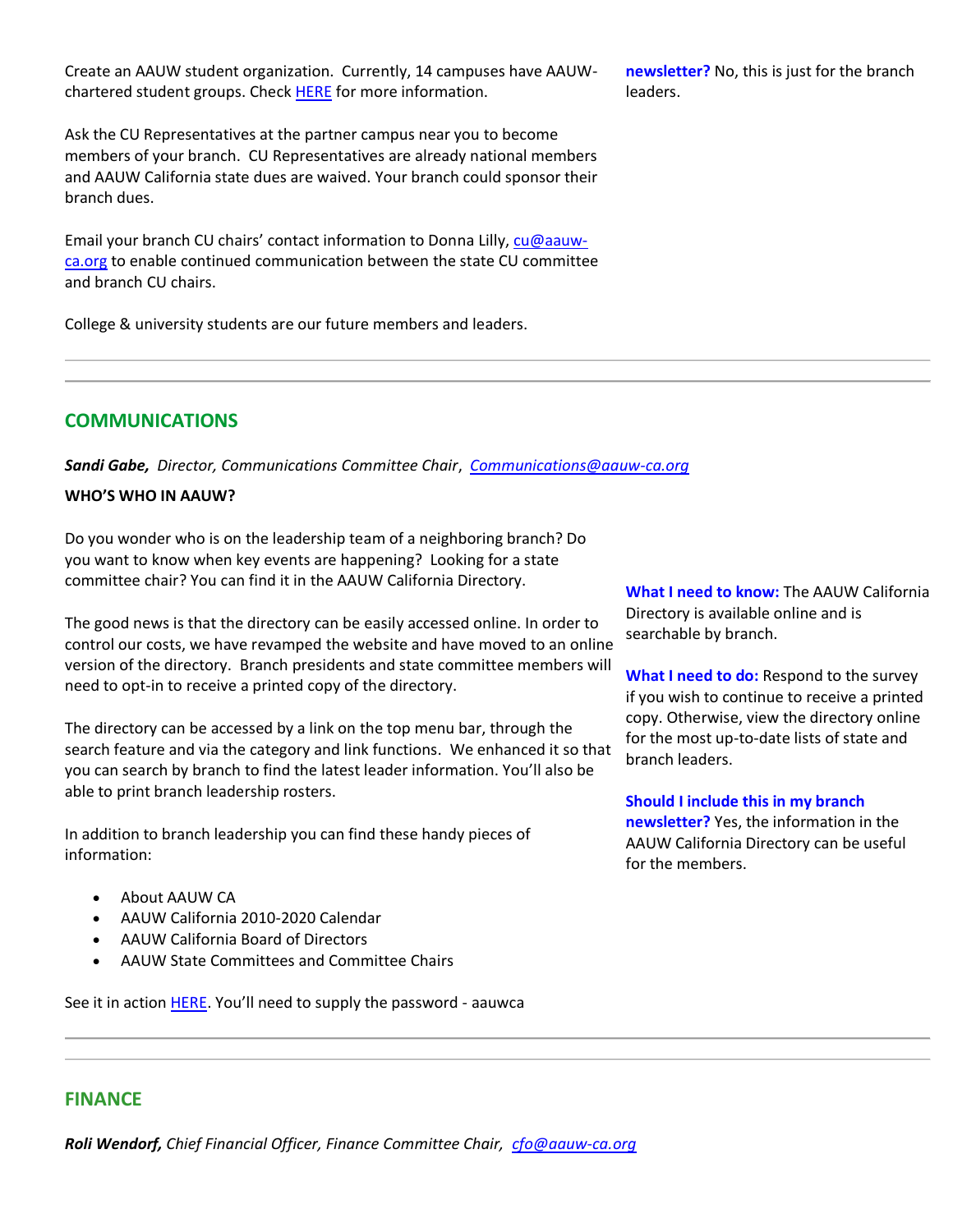- **SEND US FINANCIAL BEST PRACTICE EXAMPLES FROM YOUR BRANCH**
- **PAYMENT OF AAUW CALIFORNIA STATE DUES REMINDER**
- **CHECK OUT THE STATE WEBSITE**

#### **SHARE BEST PRACTICES**

We have been receiving requests from branches regarding branch finances: how to do budgets, financial reviews, reporting, etc. We know many branches already have these processes under control and others could learn from your examples. If you are proud of the way your branch addresses some financial process, please share it with us, and we will post these examples on our website to help other branches. Thank you!

#### **MEMBERSHIP DUES CHECKS**

If your branch isn't part of the Membership Payment Program (MPP) for online dues payment by credit card and you need to submit your state dues payments directly to AAUW California by check—please mail them once a month to AAUW California, 1331 Garden Highway, Suite 100, Sacramento, CA 95833. DO NOT have your members write individual checks for their AAUW California dues. They should be paying your branch and then you should be paying us, with one check, once a month.

#### **CHECK OUT THE WEBSITE**

It is a must for a new branch treasurer/finance officer, and useful for everyone! Click **HERE** for the AAUW California website regarding financial filings, requesting certificates of insurance, your insurance and fund bill calculation and a lot more.

I look forward to working with you all. Do share your financial best practices with us and help one another!

**What I need to know:** The Finance Committee would like branches to share their best practices with them. All the information that branch treasurers/finance officers need for their job can be found on the AAUW website.

**What I need to do:** Submit your branch's exemplary financial practices to Roli Wendorf, CFO. Consult the website for critical financial information and deadlines.

**Should I include this in my branch newsletter?** No, this is just for branch leaders.

### **INTERNATIONAL PROGRAMS**

*Indrani Chatterjee, International Program Committee Chair, [international@aauw-ca.org](mailto:international@aauw-ca.org)*

### **EVERY WOMAN NEEDS A GOOD TREATY – HERE IS ONE WITH THE POTENTIAL FOR SOME REAL INTERNATIONAL CLOUT**

(Submitted by Lenore Gallin) In March 2019 I had the privilege of being an AAUW delegate to the sixty-third session of the United Nations Commission on the Status of Women (CSW63) at UN Headquarters in New York. This year's themes were social protection systems, sustainable infrastructure for gender equity, and empowerment of women and girls. What a thrill to find the UN filled with women from all over the world in their colorful national clothing, the corridors resonating with sounds of exotic languages and the plenary session beginning with a round of songs sung by delegates overcome with joy and nostalgia. It was exhilarating to experience such an incredible sisterhood,

**What I need to know:** AAUW had

delegates who attended the sixty-third session of the United Nations Commission on the Status of Women. That body created the Every Woman Treaty.

**What I need to do:** Share this information with your branch.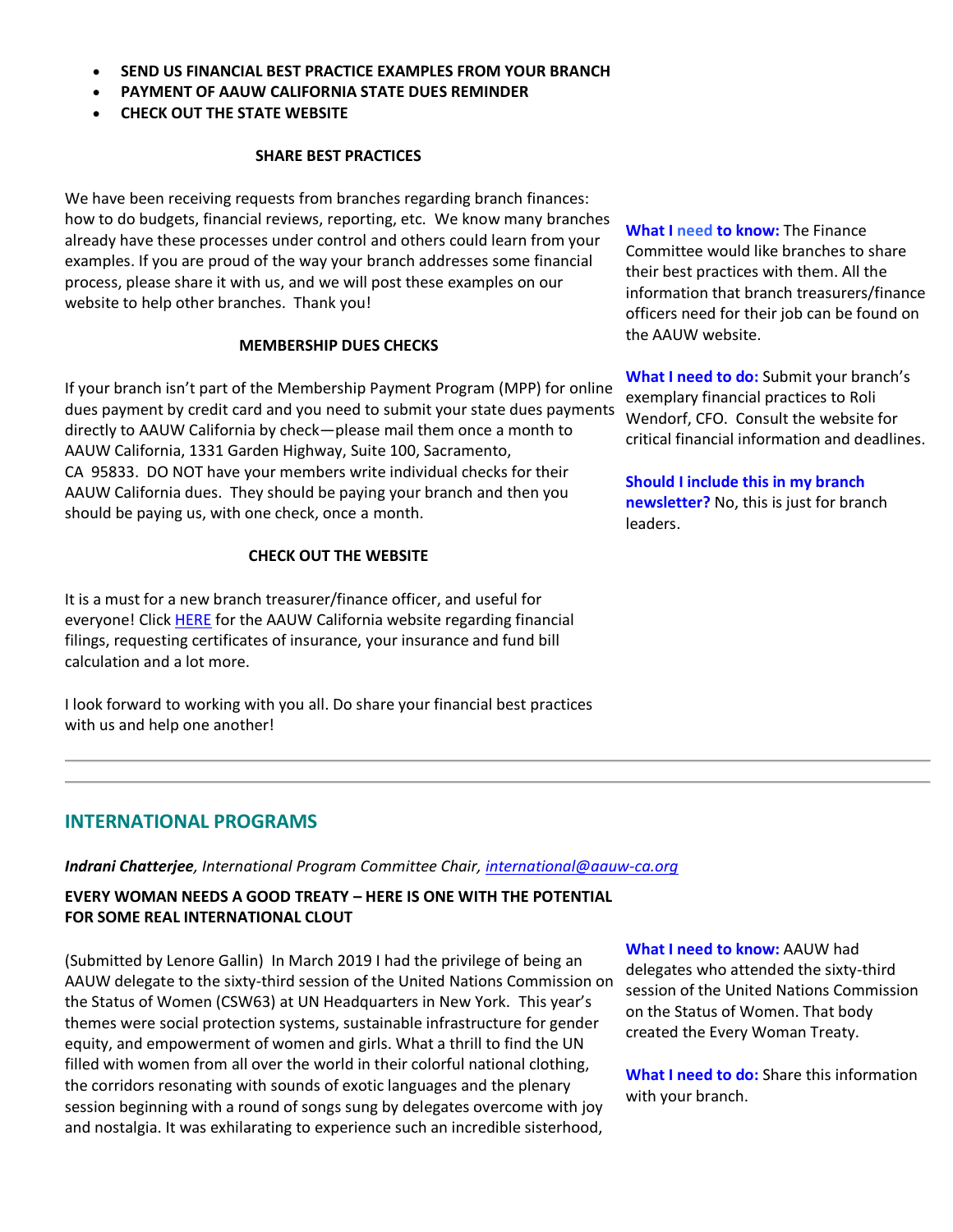to find knowledge and support and friendship in unfamiliar places, to generate **Should I include this in my branch**  stories we would take home to remember for always.

CSW was established as part of the UN in 1946 and laid the groundwork for four World Conferences on Women, orchestrated social action campaigns and continues to weigh in on international issues affecting women and girls. The annual meeting provides opportunities for non-government organizations (NGOs) to interact with members states. This year 490 Parallel Events were organized by NGOs working on behalf of women all over the world.

One of the most interesting and provocative of the hundreds of Parallel Events was the presentation of the Every Woman Treaty. This Treaty is an ambitious global initiative designed by a consortium of experts on sexual violence and gender equality from 128 countries, in concert with recommendations from the United Nations and the World Health Organization. Currently, there is no legally binding convention at the global level to hold nations accountable for preventing violence against women and girls or helping victims survive and heal. This is what makes the Every Woman Treaty so unique and important - it develops a legal framework that holds nations responsible for violence when it occurs on their watch. Experience teaches that problems of this magnitude require the force of binding legal treaties. The Mine Treaty, for example, garnered 500 million dollars immediately after its signing in 1997 and was able to clear landmines from millions of acres of fields, saving countless lives in multiple nations.

I believe the Every Woman Treaty can do the same for women and girls, by requiring signatory nations to adopt strategies to enact and enforce laws, train personnel, educate the public, and provide services to ensure survivors of violence receive treatment, protection, and avenues for seeking justice. Treaties also have the potential to catalyze funding. Toward this end, the Every Woman Treaty aims to raise four billion US dollars annually or one dollar for every female on earth.

The Every Woman Treaty is supported by a coalition of more than 1,700 women's rights advocates, including 840 organizations, in 128 countries. It offers every woman and man a chance to get involved. Click **HERE** to read and sign the Treaty.

### **LEADERSHIP DEVELOPMENT**

*Elaine Johnson, Director, Leadership Development Committee Chair, [leaderdev@aauw-ca.org](mailto:leaderdev@aauw-ca.org)*

**HOLD ON…. THE FIRE HAS BEEN LIT! ACTION IS HAPPENING ON THE BRANCH LEVEL.**

Although many branches have filled their leadership roles, it's never too early to think about next year or to fill holes. This is an exciting time for creating new find next year's leaders now. Consider leadership opportunities within branches. Action is needed now and that is very possible. Here are some action steps that are small, simple, and effective:

**What I need to know:** Recruiting new leaders is an ongoing process.

**What I need to do:** Begin the process to applying to join the Leadership Development Committee.

**newsletter?** Yes, encourage your members to sign the Every Woman Treaty.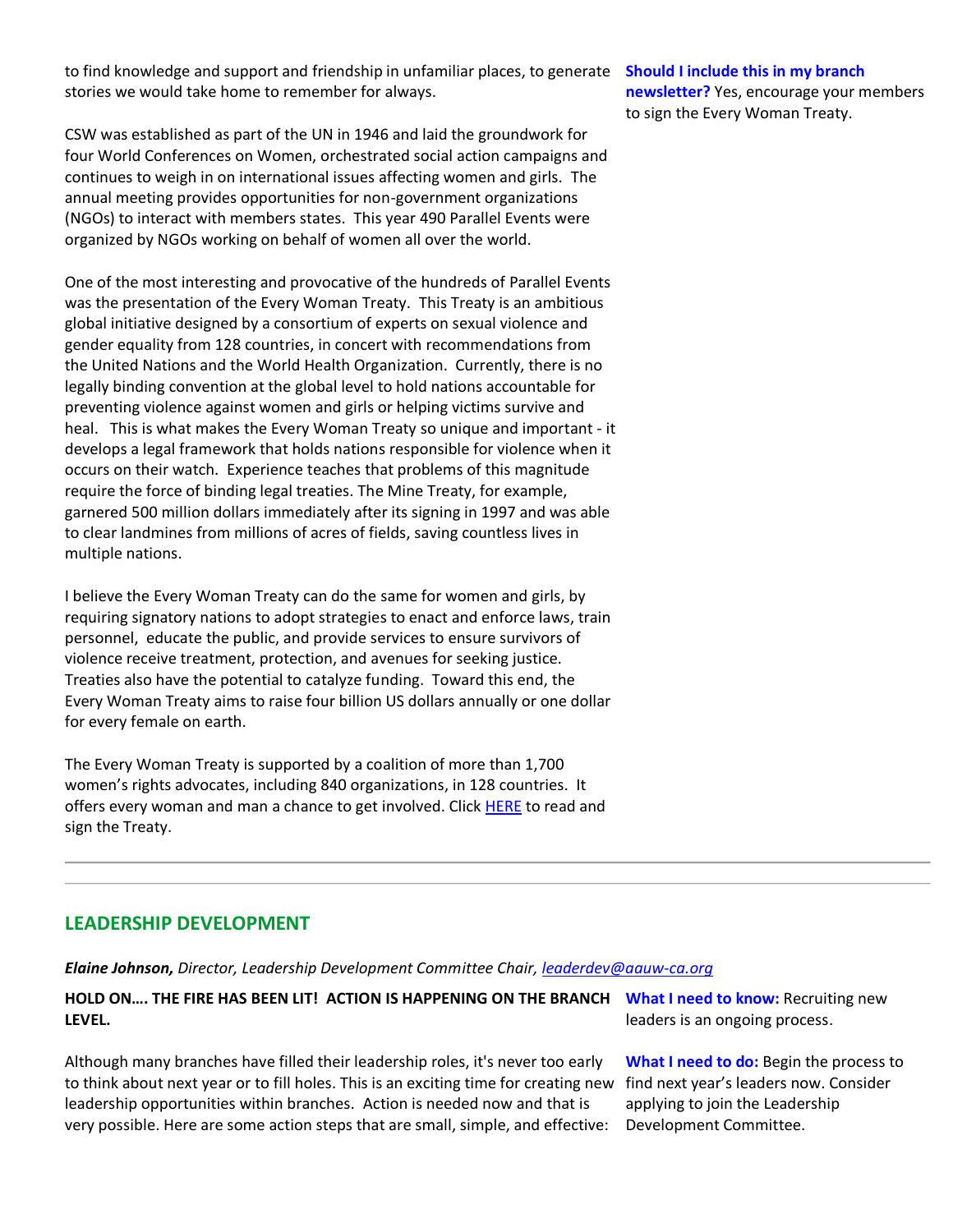- 1. **Identify:** Realize what leadership positions need filling and talk about them at the branch board meeting.
- 2. **Advertise:** Once leadership positions have been identified, send an open invitation to members to apply by a specific date including their interest and experience that qualifies them to assume that leadership role or their willingness to learn.
- 3. **Recruit:** If nobody steps up to accept the leadership invitation, it is time for the nominations committee to contact members and actively seek them as branch leaders.
- 4. **Mentor and Train:** Existing leaders need to mentor new leaders. This is tough and requires the ability to pass the baton. This is probably one of the biggest challenges and needs to have acknowledgment for those strong women who are willing to mentor their successors.

Now is time for action to engage with other committees and to provide incentives for those branch members who are willing and excited about supporting the mission of AAUW California.

It is vital that you and your branch members prepare now for next year's leadership. In addition to actions within each branch, the State Convention on April 16 –19, 2020 will be an additional chance to take leadership to new levels.

The Leadership Development Committee has new and vibrant members who are committed to providing training and support for all members that are interested in using their experience and expertise to support the AAUW mission. We need you to be part of this effort now that the fire has been lit.

# **NOMINATIONS & ELECTIONS**

*Janice Lee, Nominations & Elections Chair, [nominating@aauw-ca.o](mailto:nominating@aauw-ca.org)*

### **PUT YOUR TALENT SCOUT HAT ON!**

It's never too early to identify candidates with leadership skills to run for the State Board in 2020.

The Nominations & Elections Committee (Janice Lee, Carol Ann Ford, and Cathy Zitnick) will be contacting IBC and branch leaders in the next few months for your recommendations.

The talent search is on ... and by the way, **How About You?** Nominate yourself or a friend by clicking **HERE**.

**Should I include this in my branch newsletter?** No, this information is primarily for branch leaders.

**What I need to know:** It is time to identify candidates for the 2020 AAUW California Board.

**What I need to do:** Be prepared with recommendations when the Nominations Committee contacts you.

**Should I include this in my branch newsletter?** Yes, future board members come from branches so please let your members know of this opportunity.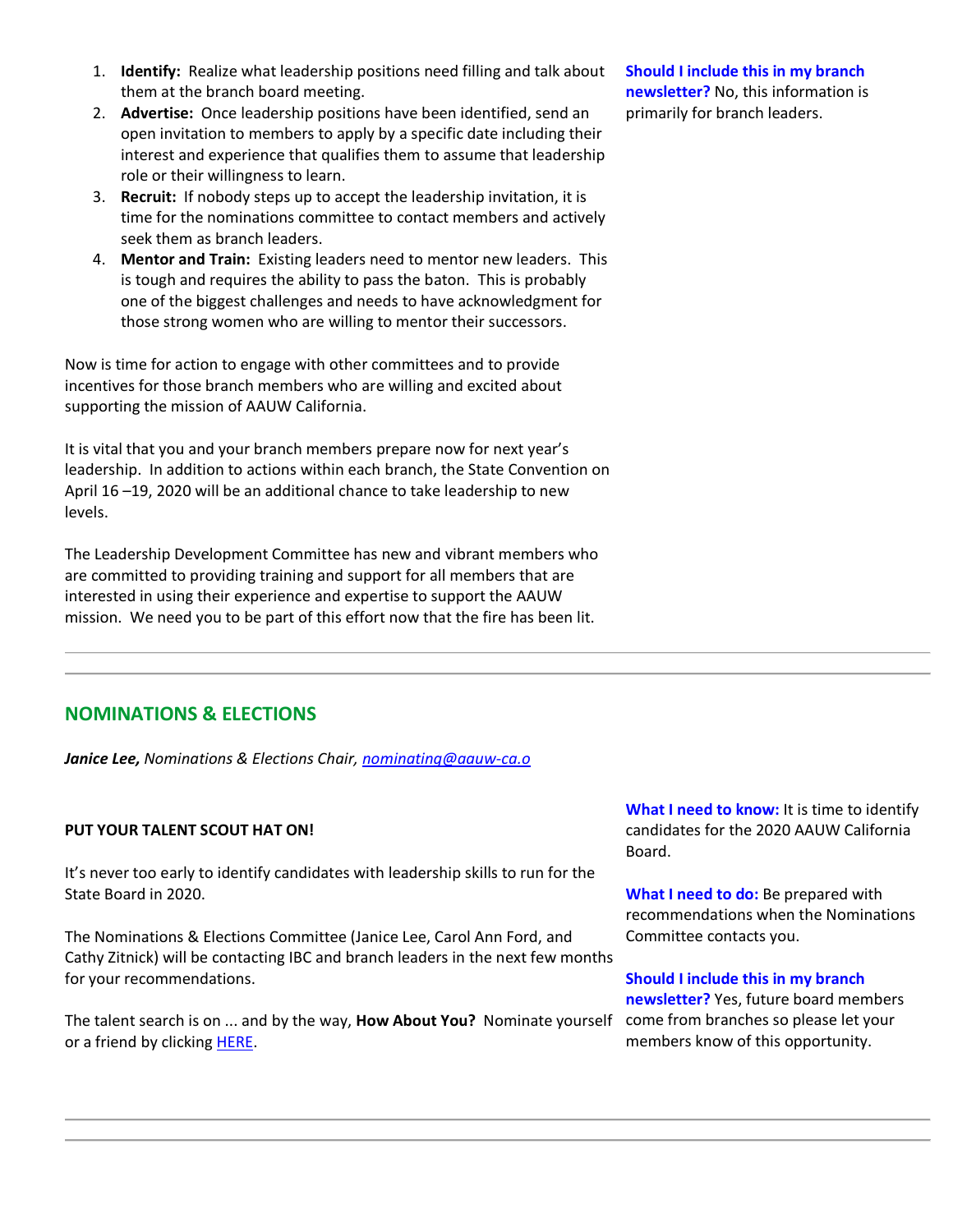# **PUBLIC POLICY**

### *Kathleen Harper, Director, Public Policy Committee Chair, [publicpolicy@aauw-ca.org](mailto:PublicPolicy@aauw-ca.org)*

### **PUBLIC POLICY COMMITTEE READY FOR ACTION!**

On July 20th, your AAUW California Public Policy (PP) Committee met and developed an ambitious work plan for 2019-2020. We will be continuing to work on our strategic plan goals of ensuring that:

- 1. every branch has an active relationship with its assigned PP liaison;
- 2. branches hold advocacy or education activities based on our PP priorities;
- 3. branches have adequate PP information to communicate to their members;
- 4. branches hold community outreach activities that highlight PP priorities;
- 5. branches participate in activities related to AAUW's legislative agenda.

Branch Public Policy chairs will soon be hearing from state Public Policy Committee members to discuss ways we can work together to achieve these goals as we continue to advocate for equity for women and girls.

Achieving equity for women and girls is still an uphill battle, but working together we can get the job done! Let us help you by responding when your PP liaison calls.

**What I need to know:** Branch Public Policy chairs will be hearing from state Public Policy liaison.

**What I need to do:** Work with your PP liaison to educate the branch regarding the Public Policy priorities.

**Should I include this in my branch newsletter?** No, this is just for the branch leaders.

.

### **MEMBERSHIP**

*Deanna Arthur, Director, Membership Committee Chair, [membership@aauw-ca.org](mailto:membership@aauw-ca.org)*

#### **STOP THE PRESSES!**

July's Committee Day brought forth many new ideas for the upcoming year. This year the Membership Committee will recognize branches for their successful, new, and unusual membership events. We will soon have a form available so you will be able to share your events. Submissions will be due by 3/10/20 so selections can be made by the 2020 convention.

Additionally, the committee will use the February membership numbers from National to recognize branches with the most new members and also the highest % increase in membership.

Branches, PLEASE establish a membership goal for the year. Is your focus on recruiting new members or 100% retention of your current membership?

**What I need to know:** Branches will be recognized for successful, new and unusual membership events and their increase in membership.

**What I need to do:** Establish a membership goal and share your successful membership events by completing the form.

**Should I include this in my branch newsletter?** Yes, share your membership goal with your branch.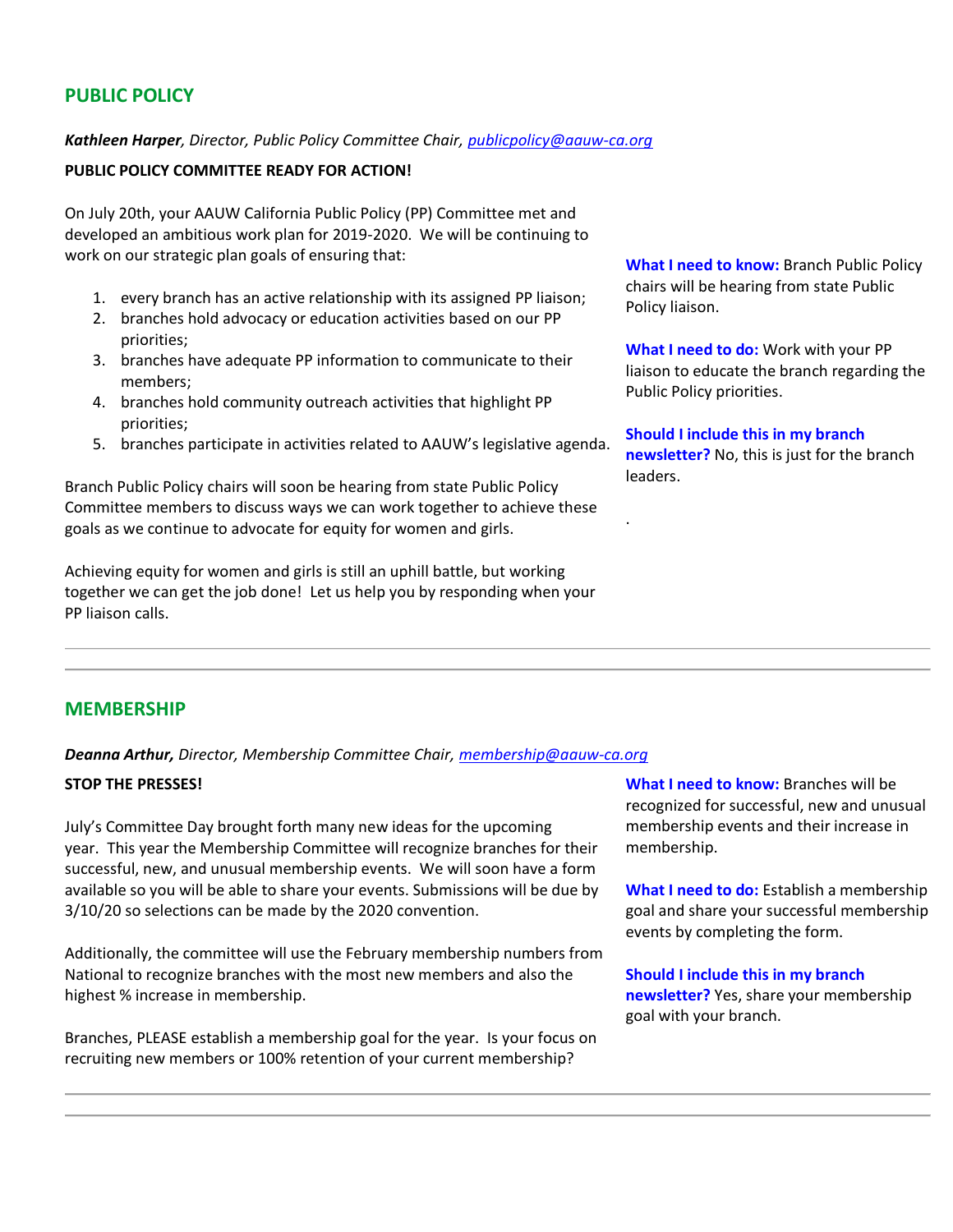# **BRANCH SUPPORT**

#### *Sharyn Siebert, Director, Branch Support Committee Chair, [branch@aauw-ca.org](mailto:branch@aauw-ca.org)*

**TEAM AAUW CALIFORNIA MEANS THAT ALL OF US HELP SUPPORT BRANCHES!**

All of you receiving this email are the backbone of our wonderful AAUW California for this fiscal year. And I, along with my committee—made up of IBC Chairs and District Liaisons—are your support team.

The Branch Support team sometimes works in surprising ways to help branches with all their tasks, including building membership. For example, I was returning from a family wedding in the east and was unable to attend the leadership weekend. However, I was out there promoting AAUW! I gave an offer of a free "Give a Grad a Gift" membership to my seat companion on my flight east when discovering she was a recent graduate of a Master's program. And I gave information about how to join to a second woman while waiting for our delayed flights. Are all of you taking every opportunity to promote AAUW, and engage others to join and/or support us?

Although I am not officially in charge of membership for the AAUW California team, I try every day to promote our team as a member of the Branch Support Committee. Please help us help all branches by doing the same and ask all your members to share this responsibility!

Instead of being a well-kept secret, AAUW needs to be a championship team we have the correct goal and we are ever more relevant today than in 1881. Let's support one another, and WIN!

**What I need to know:** The Branch Support Committee helps branches achieve their goals in many ways.

**What I need to do:** Look for opportunities to support AAUW in general by helping branches build membership.

**Should I include this in my branch newsletter?** Yes, encourage your members to promote AAUW with their everyday contacts.

.

# **TECH TREK**

*Susan Negrete, and Alice Hill, Tech Trek State Co-Coordinators, [techtrek@aauw-ca.org](mailto:techtrek@aauw-ca.org)*

### **KUDOS TO THE SUCCESSFUL 2019 CAMP SEASON & LET'S GET STARTED ON 2020!**

Every year since 1998, California has seen a new, busy Tech Trek Camp season. This year brings several important changes:

- After 6 years as state Coordinator, Linda Stinebaugh has termed out and her leadership will be missed;
- Alice Hill and Susan Negrete will serve as 2019-2020 Co-Coordinators;
	- Both Alice & Susan have 10-15 years of Tech Trek experience as dorm moms, Branch Coordinator, and/or branch Tech Trek project members. Susan served on the Project Oversight Committee from 2015 – 2019.

**What I need to know:** Tech Trek has new state co-coordinators.

**What I need to do:** Send any Tech Trek questions to the new coordinators.

**Should I include this in my branch newsletter?** No, this is just for the branch leaders.